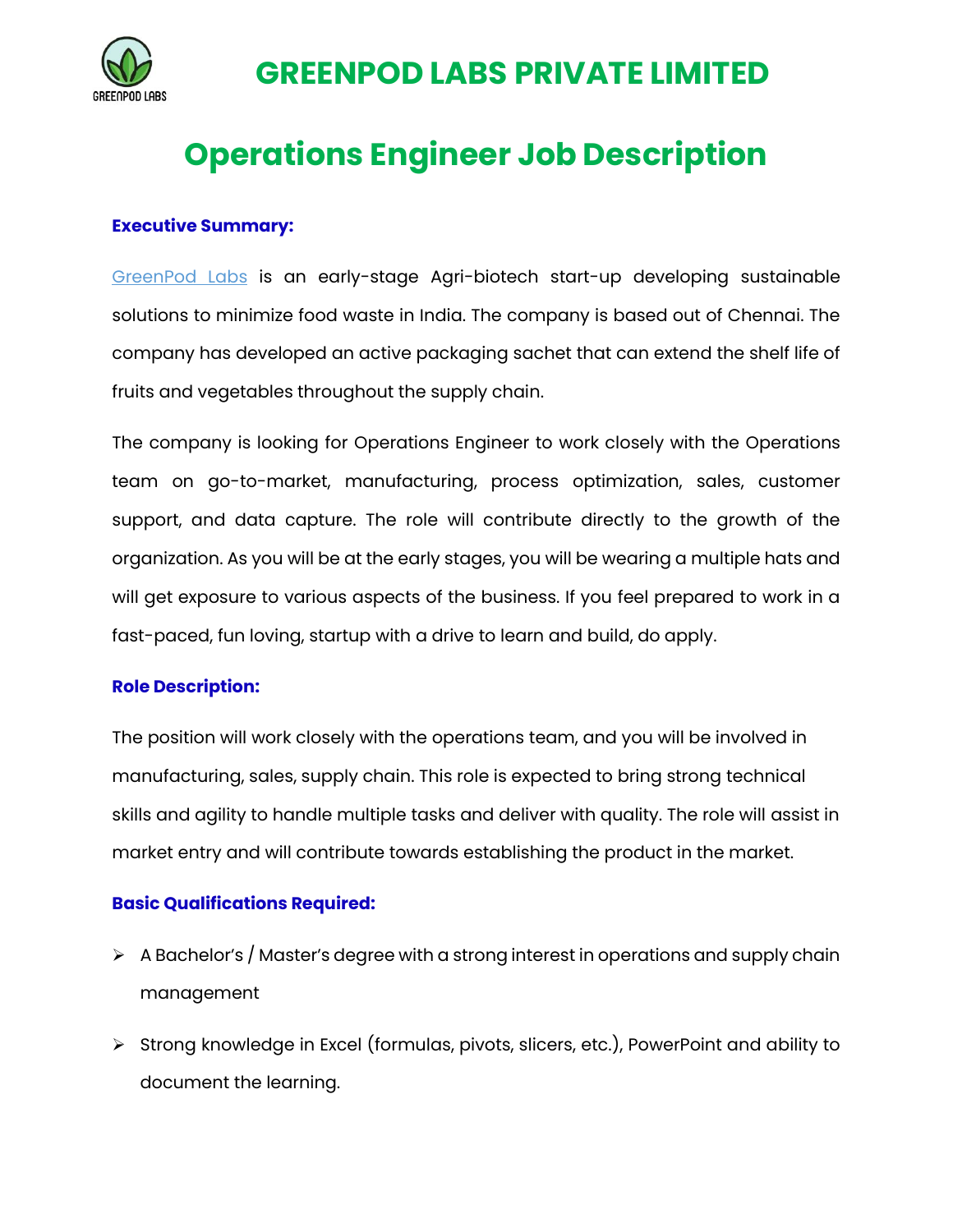

## **GREENPOD LABS PRIVATE LIMITED**

## **Job Activities:**

- $\triangleright$  Streamline and organize forward and backward supply chain of the product. Optimize lead times and work with suppliers and customers
- > Build SOPs for manufacturing and ensure the process is being followed. Establishing the quality monitoring system at the manufacturing facility
- Contributing towards the go-to-market strategy of GreenPod Labs
- $\triangleright$  Studying supply chain of customers and documenting various pain points throughout the supply chain
- $\triangleright$  Working closely with the R&D team to provide customer feedback to improve the product
- $\triangleright$  Build/Contribute in technology tools required for the scale up of the organization
- $\triangleright$  Provide customer support after sales and during pilots
- $\triangleright$  The role requires the ability to lead some of the above-mentioned tasks as per requirement.

#### **Skillset**

- $\triangleright$  Flexibility in handling new job assignments and achieving results in a rapidly changing work environment
- $\triangleright$  Good communication, analytical and quantitative skills
- $\triangleright$  An open mind set to learn and deliver on time.
- $\triangleright$  Ability to articulate ideas, and share with other team members clearly and compellingly